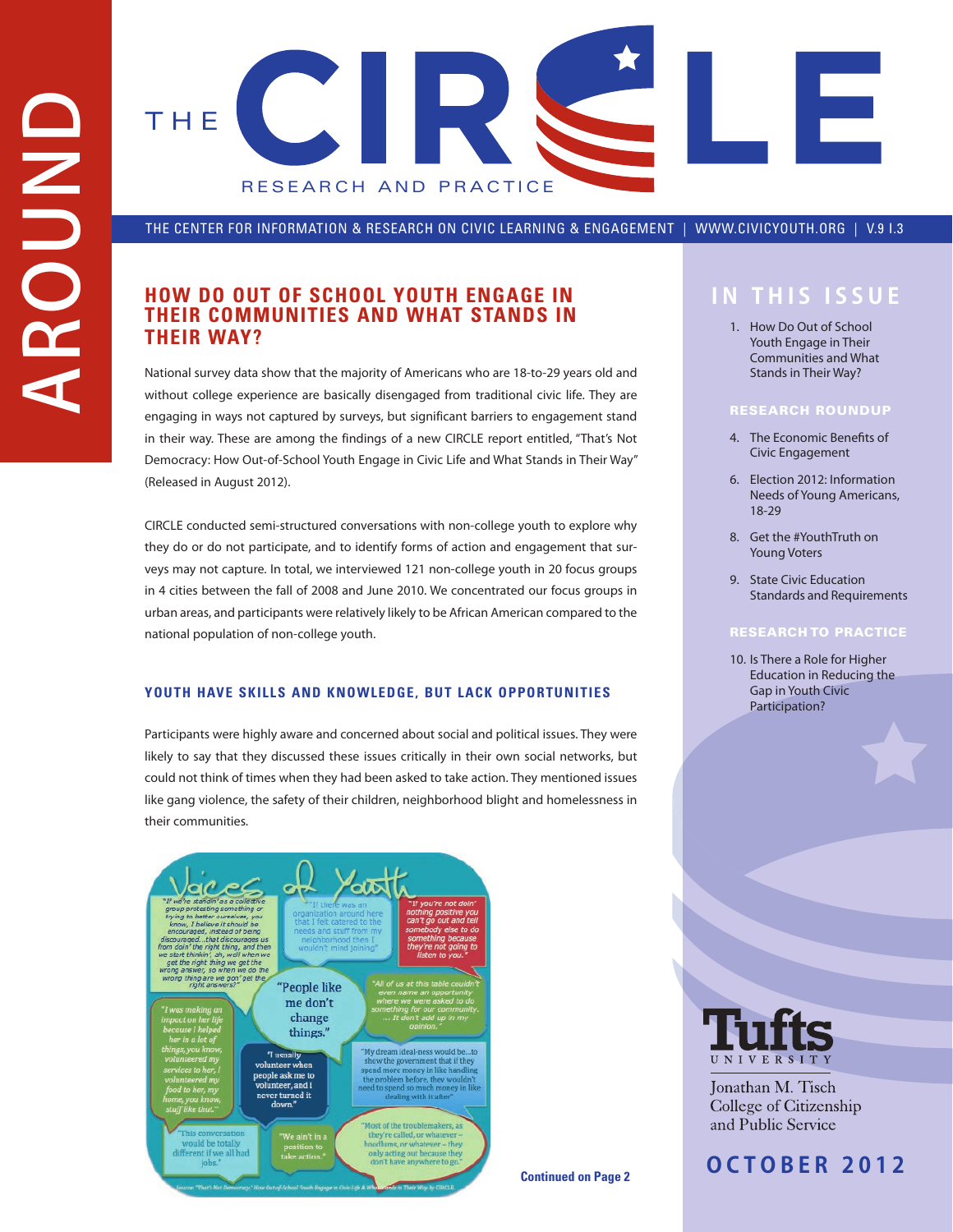# research roundup

The Research Roundup column highlights recent research findings commissioned or generated by CIRCLE. Also included is an update on new CIRCLE products such as Fact Sheets, Research Articles, Research Abstracts, Bibliographies, and Datasets.

#### **Continued from Page 1**

Civic skills are necessary tools to engage effectively in the community. When asked to identify their own skills for making positive changes in their communities, participants most frequently cited communication skills (such as being able to offer a persuasive argument or listen well). Most often, they were unable to connect such skills with actual opportunities to participate. Yet if young people who had been recruited and asked to participate, they often agreed.

They were likely to say that they discuss these issues critically in their own social networks, but could not think of times when they had been asked to take action.

Faced with a lack of opportunity, participants cited other ways that they were able to contribute to their communities. They were engaged in various "helping" behaviors, like providing food or shelter to strangers or family. More often, though, participants cited being role models for youth in their neighborhoods as the main way they contributed. Many did not think of these forms of helping when asked about community-level change.

## **Most Felt There Were Concrete Barriers to Their Engagement**

Participants cited many barriers that prevented their participation in communities. For example, many felt that institutions did not want their engagement and said they had few positive role models in their communities who had asked them to get involved. Many felt they lacked the money and connections to contribute.

Many faced gang-related issues and police harassment; they doubted their communities could change, or that their voices would be heard.

Several of the participants described their neighborhood's issues as being daunting and deterring them from engagement. Many faced gang-related issues and police harassment; they doubted their communities could change, or that their voices would be heard.

# **circle staff and advisory board**

**STAFF Peter Levine, Director** 

**Kei Kawashima-Ginsberg,** Lead Researcher

**Abby Kiesa,** Youth Coordinator & Researcher

**Felicia Sullivan,** Senior Researcher

**Surbhi Godsay,** Researcher

**Kathy O'Connor,**  Staff Assistant

**Emily Hoban Kirby, Consultant** 

**ADVISORY BOARD MEMBERS**

**Biko Baker,** The League of Young Voters

**Michael X. Delli Carpini,** Annenberg School, University of Pennsylvania

**Thomas Ehrlich,** Stanford University

**Maya Enista,** Mobilize.org

**Constance Flanagan,** University of Wisconsin

**William A. Galston,** Brookings Institution

**Shawn Ginwright,** University of California San Francisco

**Diana Hess,** Spencer Foundation **Deb Jospin,** sagawa/jospin consulting firm (ex officio, as chair of

Tisch Board of Advocates)

**Joseph Kahne,** Mills College

**Richard M. Lerner,** Tufts University

**Meira Levinson,** Harvard Graduate School of Education

**Susan Ostrander,** Tufts University

**Kent Portney,** Tufts University

**Carmen Sirianni,** Brandeis University

**Dorothy Stoneman,** YouthBuild USA

**Lauren Young,** LJYoung Consulting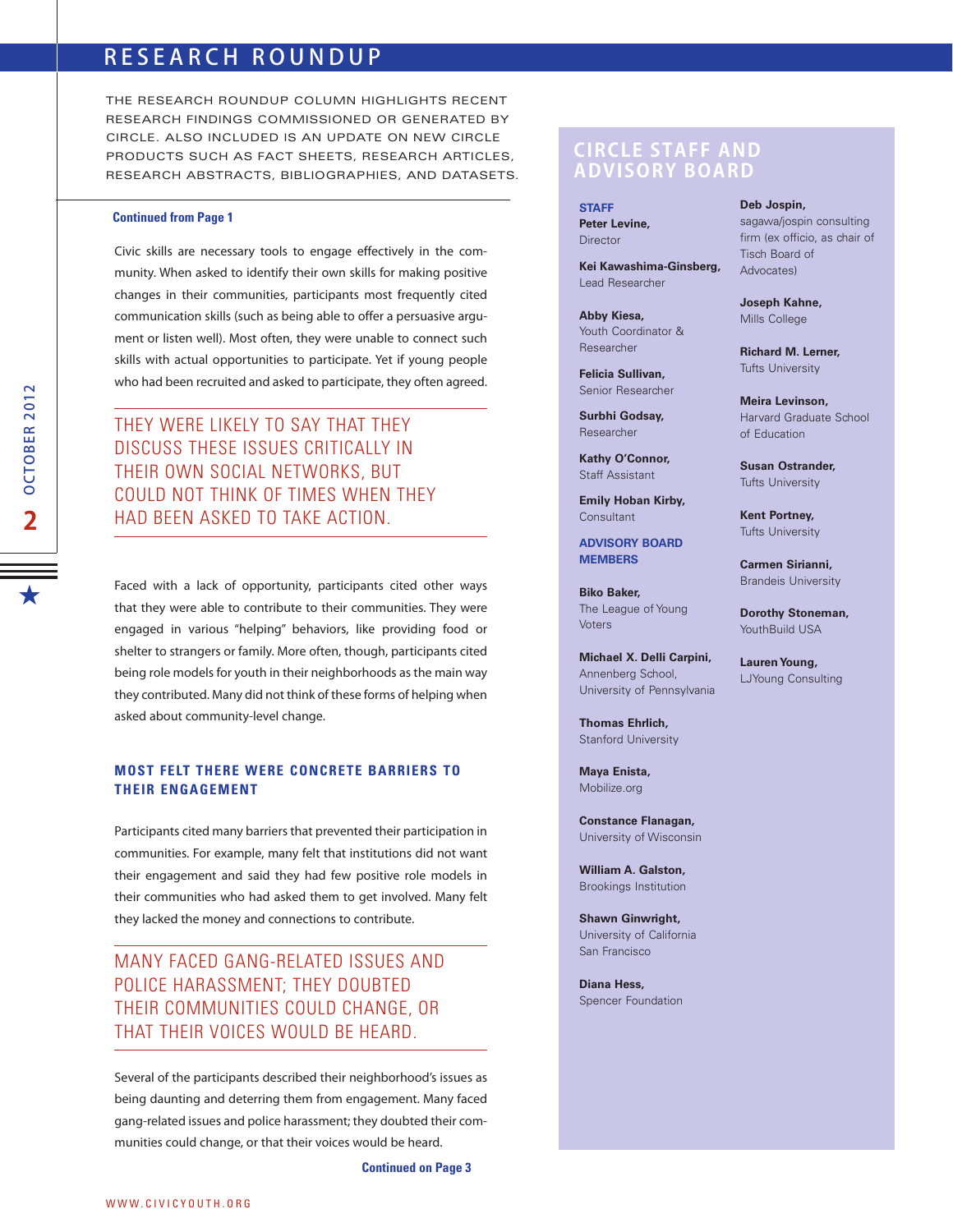#### **Continued from Page 2**

### **Civic Influences Come from Many Places**

Based on CIRCLE's focus groups and a scan of previous literature, we explored what settings or contexts help out-of-school youth to develop civic skills and motivations as they move through young adulthood. Contexts included families and households, ethnic or cultural groups, neighborhoods, schools, government agencies, and workplaces, among others. For the most part, respondents were critical of the ways that these settings had engaged them or developed their skills.

Find the full report here: http://www.civicyouth.org/?p=4240 ★





Adapted from "An Illustration of Brofenbrenner's (1979) ecosystemic model," by D. Fromme, 2011, Ecosystemic Issues and approaches. Systems of Psychotherapy (401-427) (New York: Springer).

 $\star$ **3**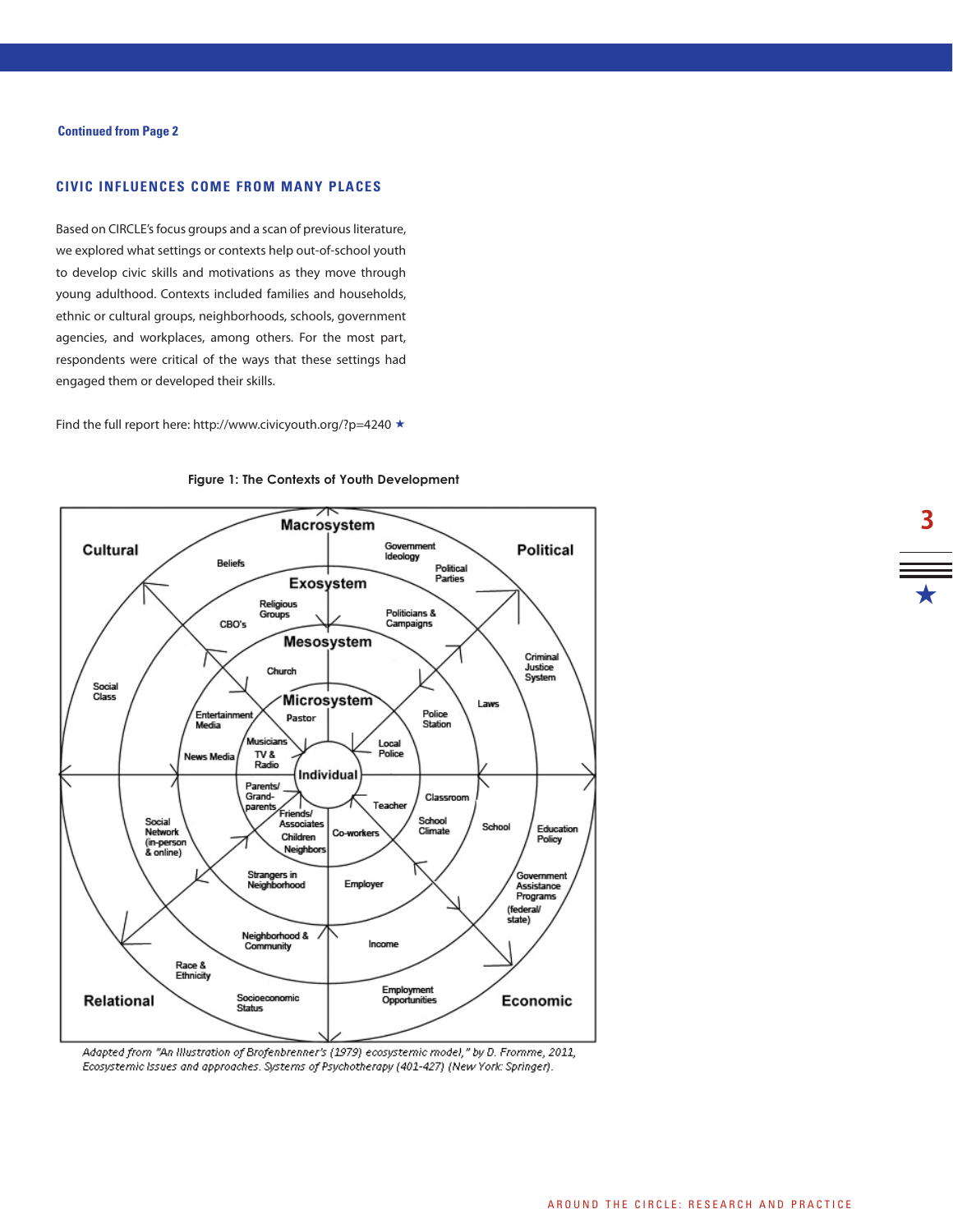# **the economic benefits of civic engagement**

On September 14, in Philadelphia, the National Conference on Citizenship (NCoC) released its report entitled "Civic Health and Unemployment II: The Case Builds" (2012), which was written by CIRCLE Lead Researcher Kei Kawashima-Ginsberg, University of Wisconsin Professor Chaeyoon Lim, and CIRCLE Director Peter Levine.

At the release, Wendy Spencer, the CEO of the Corporation for National and Community Service, said:

*I just had an epiphany listening to Kei talk, while I was sitting there, about what I would like to do if I had a magic wand. I would take this report, tonight, and send out couriers to read it aloud to every mayor in America, aloud for emphasis. Because if I am I mayor, and I am looking at this, I'm thinking: OK, this actually is going to help my community strengthen.*

Jonathan Greenblatt, Director of the White House Office on Social Innovation and Civic Participation, said that the White House was impressed with the research, which reveals that "the civic health of communities is a core element of our economic wellbeing. And it is a long process, but that process begins with a first step. Today almost represents the first walk down that path. .. I really look forward, on behalf of the President … to walking that path."

# The basic pattern found in the 2011 report held up: communities WITH MORE CIVIC ENGAGEMENT in 2006 suffered less from unemployment in the Great Recession, even when other possible explanations are factored in.

In 2011, CIRCLE had released a report entitled *Civic Health and Unemployment: Can Engagement Strengthen the Economy?*  in partnership with the National Conference on Citizenship (NCoC), Civic Enterprises, the Saguaro Seminar at Harvard University, and the National Constitution Center. In that report, we found that states and large metropolitan areas with high levels of civic engagement prior to the Great Recession suffered less unemployment between 2006 and 2010.

The relationship between civic health and economic resilience held even when we adjusted for the economic factors that are usually thought to influence unemployment, such as demographics and changes in housing prices. To be sure, civic engagement is not the only factor that matters. Las Vegas lost jobs because of the collapse of the housing market; Detroit, because of changes in the auto market. But, given two states with similar economic conditions, the one with more civic engagement would weather the recession better.

Since 2011, in partnership with the NCoC, and with support from the John S. and James L. Knight Foundation, CIRCLE has continued to investigate this topic. For the new report released in September, we investigated the relationship between civic health and unemployment in all 50 states, 942 metro areas, and more than 3,100 counties. We added new statistical controls (alternative explanations of unemployment change) to the model, analyzed a Census Current Population survey that follows individuals over time, and incorporated the results of the Knight Foundation's Soul of the Community Survey, which investigated a wider range of opinions and attitudes than are measured in federal surveys.

The basic pattern found in the 2011 report held up: communities with more civic engagement in 2006 suffered less from unemployment in the Great Recession, even when other possible explanations are factored in.

The new analysis also directed attention to two particular aspects of civic engagement: the role of nonprofit organizations and the effects of social cohesion.

Nonprofits play important economic roles in communities:

• The counties with the most nonprofits lost fewer jobs than the counties with the least. Counties that ranked in the top 10 percent for nonprofits per capita in 2006 experienced an increase of two percentage points in their unemployment rates between 2006 and 2009, compared to an increase of 5.1 percentage points for counties in the bottom 10 percent during the same period.

• If a county had one extra nonprofit for every 1,000 residents in 2005, and everything else were held constant, it would have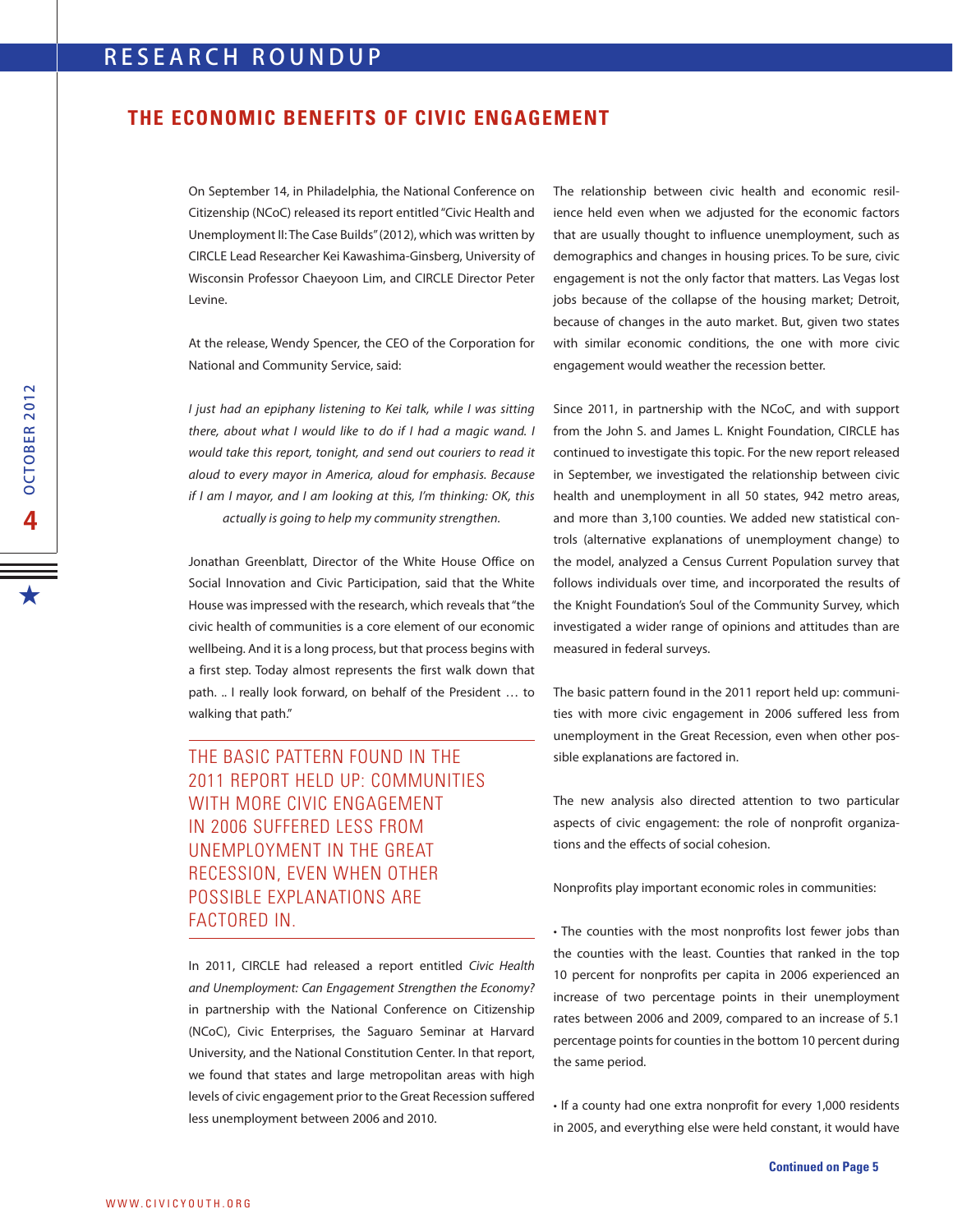#### **Continued from Page 4**

half a percentage point less unemployment by 2009.

• An employed individual in 2008 was twice as likely to become unemployed if he or she lived in a community with few nonprofit organizations (the bottom five percent in nonprofit density) rather than one with in the top five percent for nonprofit density, even if the two communities were otherwise similar.

A closer look revealed that not all nonprofits mattered equally. The ones that provided concrete opportunities to local members or clients had the biggest impact on employment rates. For example, fraternal organizations and unions that convene their members for local meetings, sports organizations that hold athletics events, and service-providers that directly assist local people all seemed to help, whereas "mailing-list" organizations whose members just contribute checks did not seem to matter for unemployment.

The second aspect of civic engagement that affects employment is "social cohesion." We analyzed several surveys for this project, each with somewhat different measures. Thus the precise components of social cohesion varied, but the general definition was the degree to which residents socialize, communicate, and collaborate with one another. Some examples of the impact of social cohesion:

• At the state level, stronger social cohesion within a community strongly predicted a smaller increase in the unemployment rate from 2006-2010.

• In 2006, the states with the highest social cohesion and those with the lowest had virtually identical unemployment rates of around 4.5 percent. But by 2010, their unemployment rates were significantly different: states with high social cohesion had an unemployment rate of 8 percent and states with low social cohesion had an unemployment rate of 10 percent.

Social cohesion and nonprofit density each independently mattered for unemployment. Changing either the number of nonprofits that serve and work with citizens, or the degree to which people interact, would benefit a community's economic resilience.



#### **Unemployment Rate 2006-2010 for Most and Least Connected States**

 $\star$ **5**

The statistical models used in this analysis cannot completely explain why these patterns exist, but the Knight Foundation's Soul of the Community provides suggestive evidence. It measures subjective factors, such as people's feelings about their own communities. By combining Knight survey data with federal data, we find that nonprofit density and social cohesion both predict people's pride in, and attachment to, the places they live. In turn, pride and attachment strongly predict positive perceptions of the local economy. Given the links we found between nonprofit density and social cohesion (on one hand) and employment (on the other), we hypothesize that when residents are proud of their communities, they are more likely to promote local businesses and local initiatives. As a result, local business owners prosper and entrepreneurial activities flourish.

For example, businesses and investors have three choices during a recession: (1) keep their own capital and productive assets (such as factories) on the sidelines until economic conditions improve; (2) invest anywhere in the world where the returns seem most promising; or (3) invest in job-creating enterprises near where they live. They may be most likely to choose the last option if they are optimistic about local opportunities, if they are connected to and trust local people, and if they care about where they live. They may assess local opportunities more optimistically, or simply decide to invest locally even if they anticipate somewhat lower returns.

**Continued on Page 12**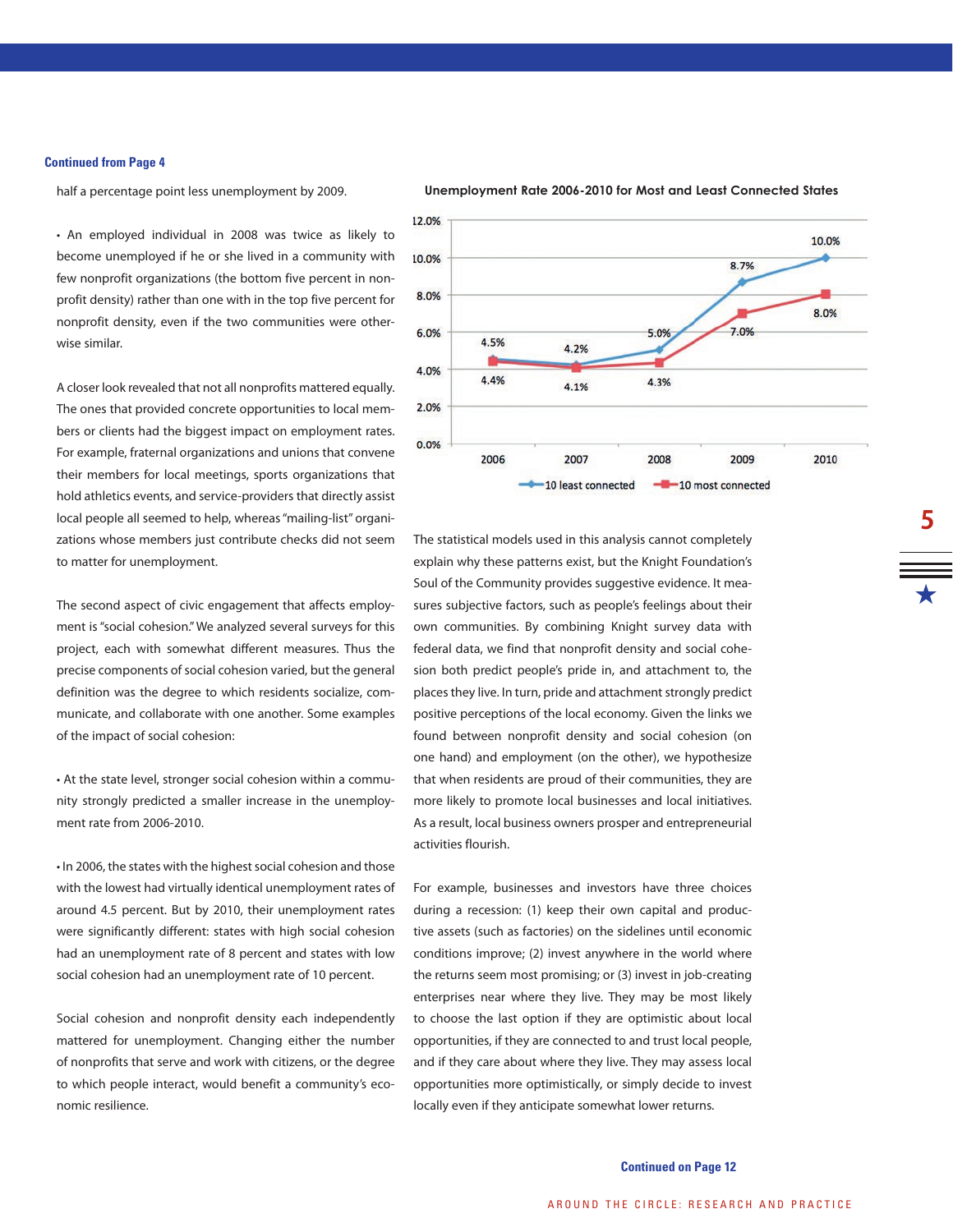# **Election 2012: Information needs of young americans 18-29**

### **Insights from the july 2012 CIRCLE/youth engagement fund poll**

A poll conducted by CIRCLE for the Youth Engagement Fund found high levels of uncertainty among young adults about key issues and the voting process itself. A nationally representative sample of 18-to-29 year olds answered a range of questions about the November 2012 federal election, key public issues, the presidential candidates, and their own motivations to vote. A little over one third (36.8%) of respondents were 18-to-21 years old and will have their first opportunity to vote this year in a federal election. A large number, 42.8%, have no college experience, a group highlighted in our new report "That's NOT Democracy."

# Nearly 80% of young people need critical information in order to vote

of young voters are unsure of  $44%$ the photo ID law in their state 61% of young voters do not know whether they are required to register 30 days before the Election of young voters are unsure of the **51%** early voting rules in their state **CIRCLE** #YouthTruth

## **Many Unsure of Key Public Issues**

Although many respondents in the survey indicated strong views on current fiscal and social policy issues, a substantial portion of 18-to-29 year olds simply did not know where they stood on those issues. Forty-one percent did not know whether they supported or opposed the national health care reform law,

even though health care costs were ranked as the third most important issue in the poll. Twenty-eight percent did not know what they thought would be a successful approach to improving the U.S. economy and creating jobs, even though jobs and the economy were ranked as the most important issue by 33% of respondents. Thirty-five percent did not know whether they opposed or supported the "Buffet Rule," which would establish a minimum tax of 30% for people making \$1 million or more.

Respondents were less unsure about social policy. Only 22.9% didn't know whether they supported or opposed the Arizona law that required police to verify the legal status of someone they had stopped or arrested. Slightly more, 25.7%, did not know whether they supported a pathway for children of illegal immigrants to gain legal-resident status by joining the military or attending college. Nineteen percent did not know whether they supported or opposed laws recognizing same-sex marriage.

The poll did not delve into the deeper reasons behind these "don't know" responses, but it would seem that young people need better opportunities to learn about and discuss public policies.

## **Young People Misinformed about Voting Laws**

Comparing what respondents thought were their state voting laws to the actual laws, we found that 68% of young people were either unable or unwilling to answer — or were incorrect about, — whether their state required a government-issued photo ID to vote. Eighty percent were unable to answer or were incorrect about their state's early registration rules. Thirty-two percent of the non-registered young adults thought their state allowed them to register less than 30 days before the election, when it actually required them to do so at least 30 days prior. If they become interested in voting during the final phase of the 2012 campaign, it will be too late for them to register.

Anyone who works to get out the youth vote may have to raise awareness of the voting registration and poll-access rules in their areas.

 $\star$ 

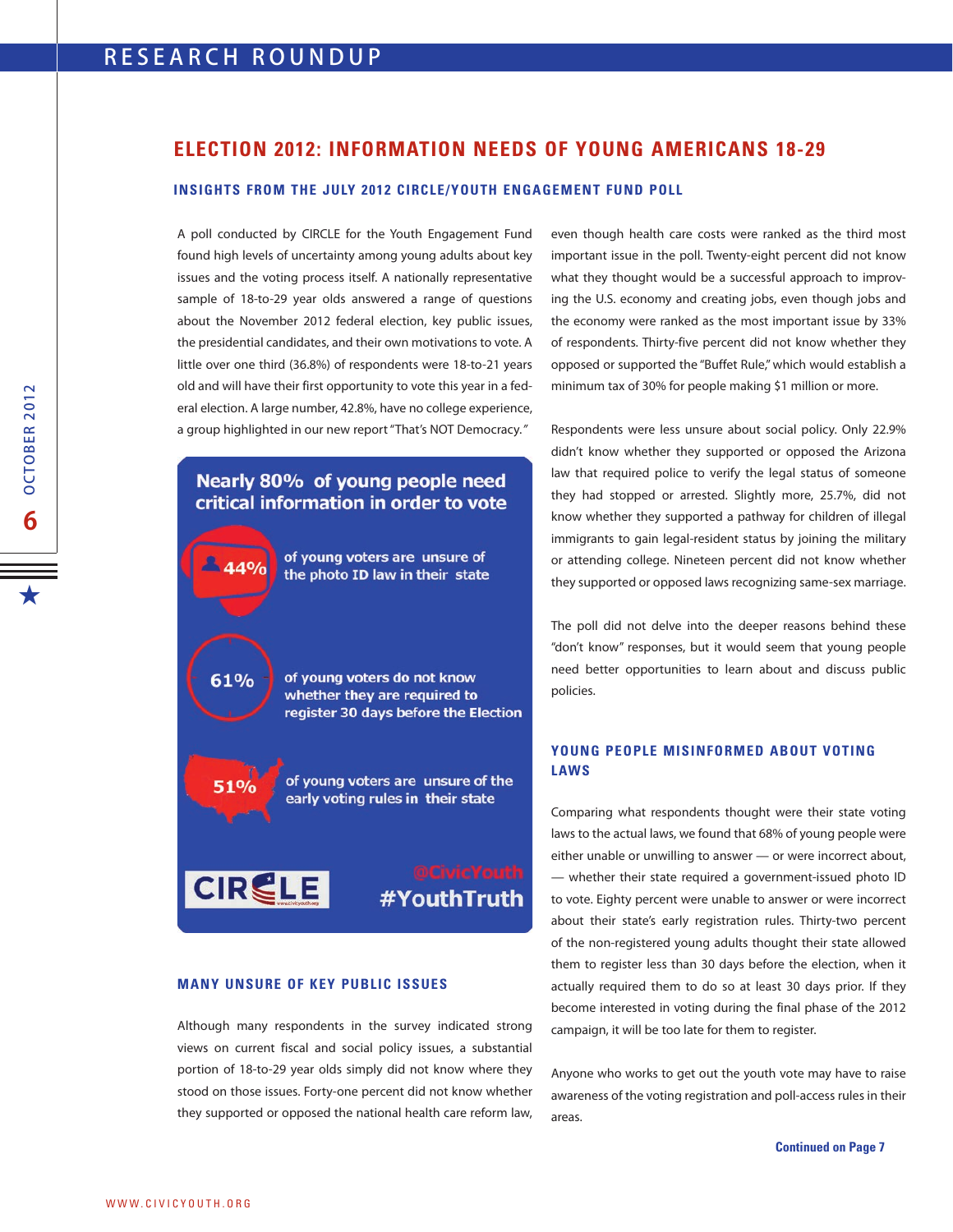Comparing what respondents thought were their state voting laws to the actual laws, we found that 68% of young people were either unable or unwilling to answer — or were incorrect ABOUT — WHETHER THEIR STATE required a government-issued photo ID to vote.

#### **Connecting with Young Voters**

It is often thought that social media, the Internet, and advertising campaigns are the best ways to reach young people. Although more than 90% of respondents had household access to the Internet, and two-thirds said they had smart phones, when asked about Facebook, only 21.6% said it might or would influence their voting, just slightly higher than the 20.4% who said celebrity endorsements might or would influence their votes.

Those looking to reach young voters would do well to work with the "microsystems" —friends, families, and organizational contacts—that are part of the lives of young people. In fact, 48.5% of respondents said they might or would be influenced to vote if their parents asked them to. Forty-five percent said they might or would be influenced to vote if their friends asked them "in person," and 36.5% said they might or would be influenced to vote if an organization they belonged to asked them to vote. These personally meaningful connections are the strongest ways to reach young eligible voters.

Those looking to reach young voters would do well to work with the "microsystems" friends, families, and organizational contacts—that are part of the lives of young people.

Respondents reported low levels of engagement with organized groups. More than three fifths (60.5%) indicated that they did not belong to any group or organization. Of those who were involved with a group, the highest percentages (18.9%) said they belonged to a hobby group, sports team, or youth group. Fifteen percent said they belonged to a school club or association, and 11.4% said they belonged to a religious group.

## **Getting Young Voters Involved in Campaigns**

For those running campaigns, it might be helpful to know that 32.7% of respondents said they might or would display a sticker on a car or a sign on their door or another location. Thirty-two percent indicated that they might or would spread a campaign message to friends and family. Downloading ringtones and donating small amounts of money via a cell phone were the least popular strategies, with only 12.4% and 14.1% of respondents indicating that they might or would engage in these activities.

Read more and get the basic findings here: http://www.civicyouth.org/?p=3951  $\star$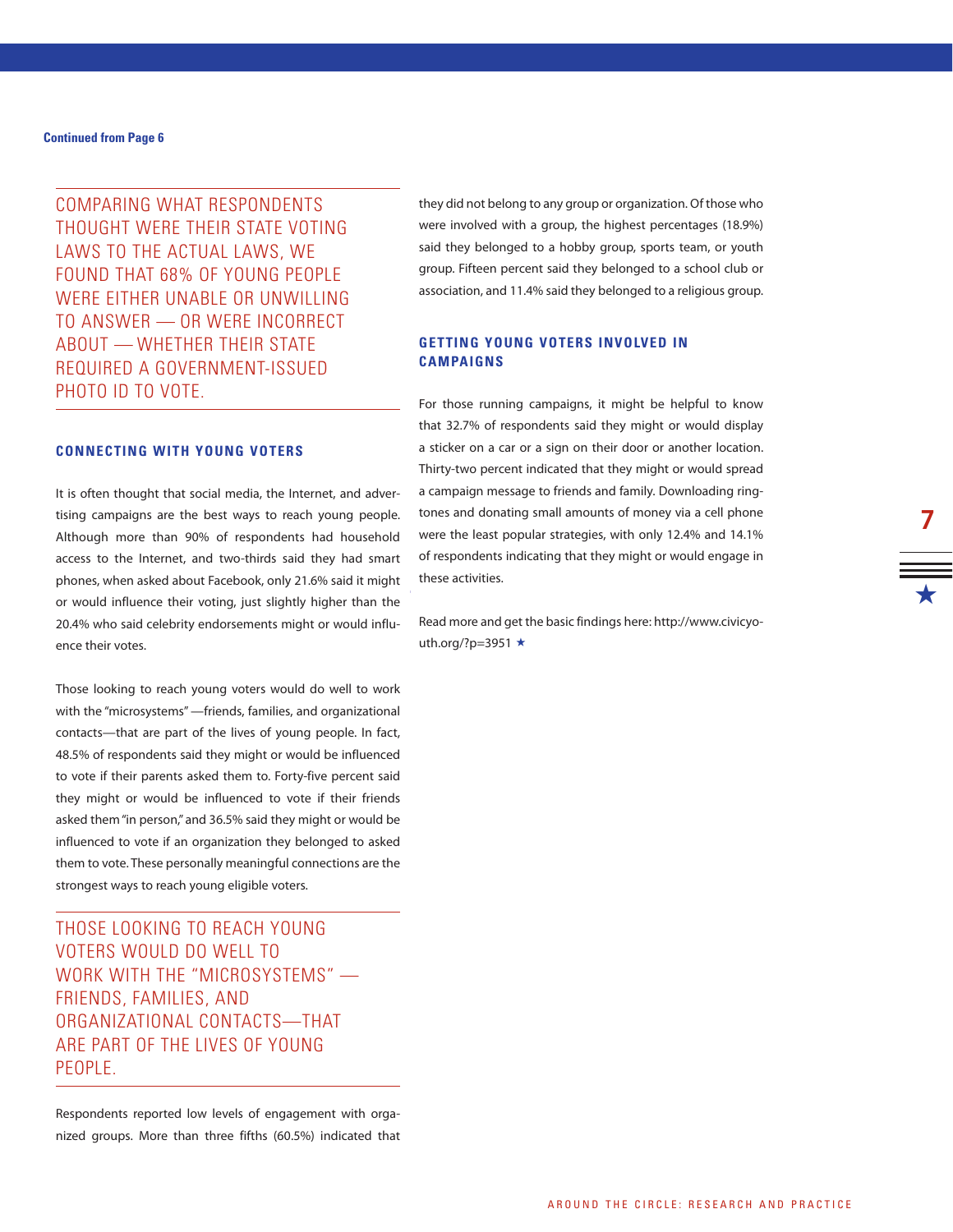# **Get the #YouthTruth on Young voters**

CIRCLE recently launched #YouthTruth, an education campaign to address a set of myths about young people.

As part of the campaign CIRCLE will provide:

• Stakeholders with the research and resources they need to tell an accurate story about youth political participation in Election 2012.

• Accurate, timely, and contextualized research and data to improve public conversations about youth and politics.

• Visuals that explain research on youth participation in an accessible way

- Simple summaries of youth voting in various forms for use in classes, trainings, and online
- Quick responses to data questions.

Follow @CivicYouth and #YouthTruth on Twitter, and contribute your own thoughts to the conversation.  $\star$ 

## **The #YouthTruth: Confronting myths about young voteRs**

## **Myth: Young people are apathetic or alienated**

Young people care about issues, but in many cases are not asked to participate. Our recent national study entitled "That's Not Democracy: How Out-of-School Youth Engage in Civic Life and What Stands in Their Way" (see this issue, p. 1) finds that even the population least likely to vote, young adults without college experience, talk frequently about social and political issues, but they perceive that organizations do not want them to participate.

Young people's engagement is often substantive rather than superficial. For instance, in 2008 young people 18-24 were significantly more likely to say that the candidate's position on the issues, rather than his leadership or personal qualities, was more important in determining their vote for president (69% versus 28%). Exit polls showed that young voters were aligned on the issues with the candidate they chose.

### **Myth: Young people cannot be mobilized to vote**

Research shows that when young people are contacted, they respond. Mobilizing youth is a smart investment by campaigns. Youth are most likely to respond to contacts from people they trust, and by personal and interactive methods, such as telephone conversations, rather than automated messages.

### **MYTH: YOUNG PEOPLE = COLLEGE STUDENTS**

Substantial portions (40.4%) of young eligible voters (age 18-29) do not have any college experience. Approximately a quarter of young eligible voters are in college (24.4%) and only 19.9% of young people have college degrees.

### **MYTH: VOTING IS THE ONLY WAY YOUNG PEOPLE CAN ENGAGE POLITICALLY**

Youth are not only diverse demographically, but they engage in their community and politics in various ways. In 2008, nearly 18% of young people only voted, not being engaged in other ways. But 19% of young people were broadly engaged, participating both politically and civically through community groups.

## **MYTH: YOUNG PEOPLE ALL VOTE DEMOCRATIC**

In 2008, not all youth voted for President Obama. That year, 32% of young voters chose Senator McCain, whereas 66% chose President Obama. Historically, the youth vote has been split more evenly.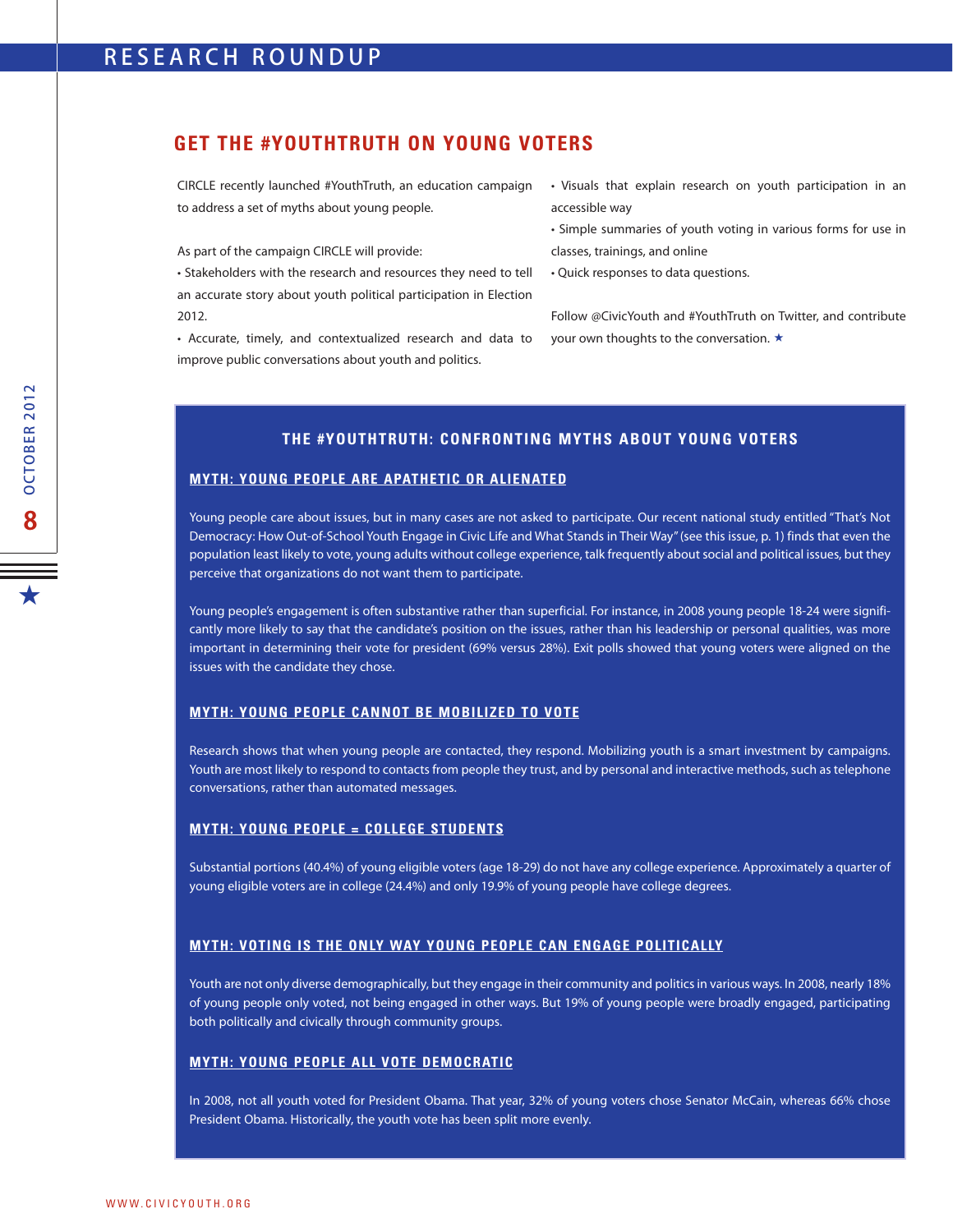**A sample of recent articles:** 

n **"survey: mostyoung adults do not knowtheir state voting laws," by kaukab jhumra smith,** *youth today***, 8/1/2012**

n **"gop divide deepens on abortion, immigration, gay rights," by paul west,** *chicago tribune,* **8/27/2012**

n **"live video discussion: will obama still appeal to young voters?," by michelle maltais,** *la times***, 9/4/2012**

n **"rove: the president's fountain ofyouth is drying up," by karl rove,** *wall street journal online***, 9/6/2012**

n **"theyouth vote: can obama recreate 2008's magic?," by nicole greenstein,** *time magazine online***, 9/6/2012**

n **"youth fervor high at dnc, but lagging behind 2008," by bianca brooks,** *npr***, 9/6/2012**

■ "OPINION: YOUTH VOTE CRITICAL TO 2012 ELECTION." BY **bethany biron,** *usa today,* **9/7/2012**

n **"my view: how schools should handle 9/11 in class," by peter levine,** *CNN online,* **9/11/2012**

n **"college students: new hampshire istrying to stop us from voting," by stacyteicher khadaroo,**  *christian science monitor***, 9/17/2012**

n **"struggling young adults are question mark for campaigns," by susan saulny,** *new york times***, 9/20/2012**

n **"you got id?," by allie grassgreen,** *Inside higher ed,* **9/24/2012**

n **"theyoungest one-fourth of us," by judy woodruff,** *pbs Newshour (online),* **9/26/2012**

n **"Few Statestest students on civics," by nora fleming,** *education week,* **10/11/2012**

n **"The missing Millenials," by Zoë Carpenter,** *The Nation***, 10/17/2012**

# **circle in the news NEW CIRCLE FAct sheet examines STATE CIVIC education standards and requirements**

With funding from the S. D. Bechtel, Jr. Foundation, CIRCLE has analyzed the standards, course requirements, and mandatory assessments relevant to civic education in all 50 states plus the District of Columbia. This is the first such scan in 5 years. The full analysis is summarized in our new fact sheet entitled State Civic Education Requirements, found here: http://www.civicyouth. org/?p=4422

### **Some of the highlights include:**

 $\star$  All states have standards for social studies, a broad category that includes civics/government along with other disciplines such as history and geography. The theme of power, authority, and government is included in all 51 states' social studies standards (including the District of Columbia's). The theme of civic ideals and practices is found in every state's standard except Missouri's.

 $\star$  Thirty-nine states require at least one course in American government or civics.

 $\star$  In the 2012-13 school year, 21 states require a state-designed social studies test. This is a similar number as in 2006 but a dramatic reduction compared to 2001, when 34 states conducted regular assessments on social studies subjects. Two states, Maryland and Florida, have recently instituted new social studies assessments, not yet required this year.

 $\star$  Just nine states require students to pass a social studies test in order to graduate from high school: Alabama, Georgia, Mississippi, New Mexico, New York, Ohio, South Carolina, Texas, and Virginia. Georgia's assessment will be phased out but Maryland and Florida will add high-stakes tests.

 $\bigstar$  Social studies assessments have shifted from a combination of multiple-choice and performance tasks to almost exclusively multiple-choice exams since 2000.

 $\star$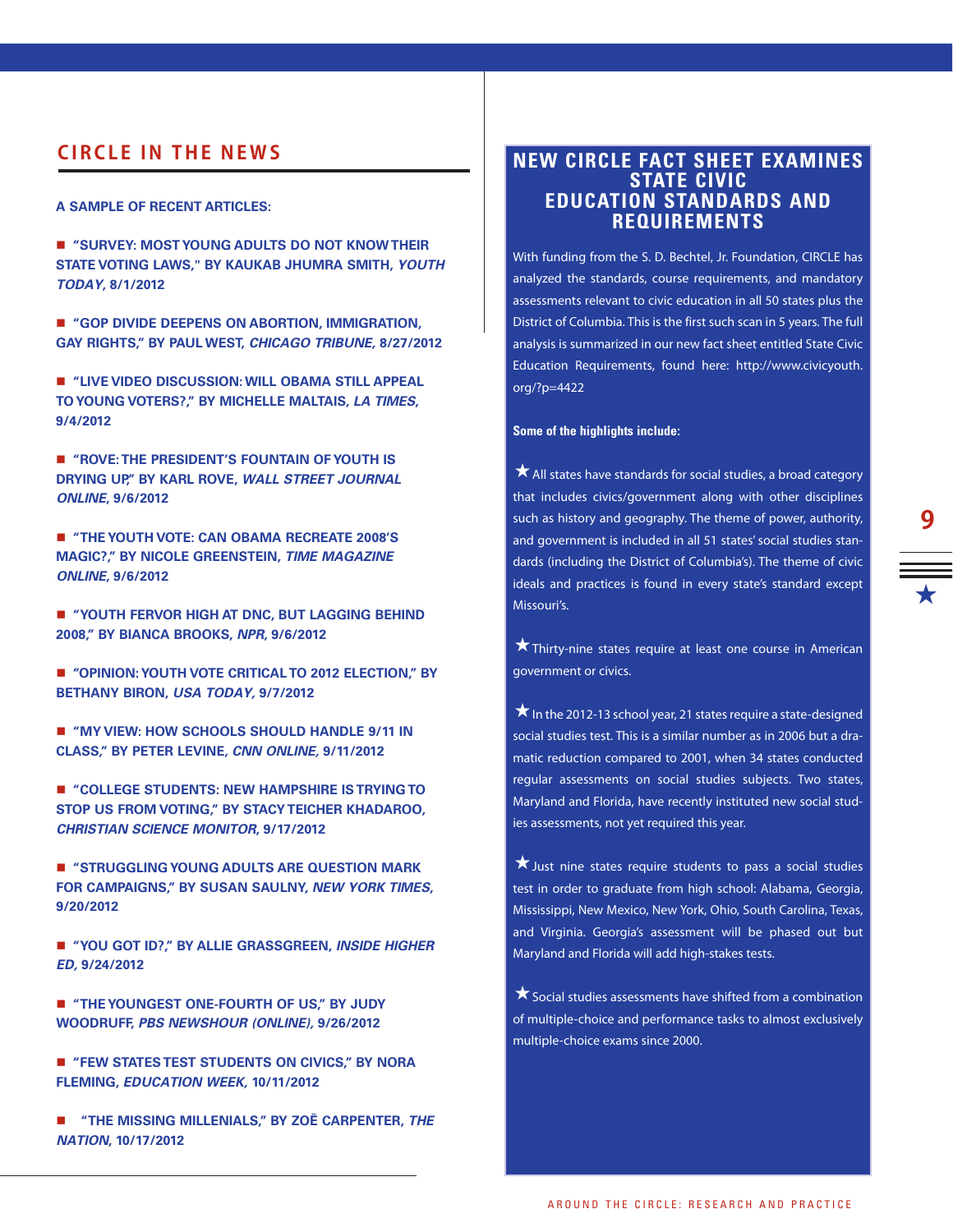# **Is there a role for higher education in reducing the gap in youth civic participation?**

In August, CIRCLE released a major report entitled "That's Not Democracy: How Out-of-School Youth Engage in Civic Life and What Stands in Their Way." We found that young people are interested in civic and political issues--and when they are recruited to participate in organizations or events they often engage--but they face a general lack of opportunity, especially compared to peers who have any college experience. Since engagement early in life is related to later participation, today's opportunity gap could foreshadow participatory gaps in the future.

We offered recommendations for several stakeholder groups, including policymakers, schools, and civic organizations. One sector for which we did *not* propose explicit recommendations was higher education. As we emphasize in the report, 42% of youth (18-29) do not have college experience and only 24% of 18- to-24 year-olds are college students in 2012. Yet colleges and universities have been called "anchor institutions" and "democracy schools," suggesting that they have broad roles in their communities, not limited to educating their own students. What, if anything, could they do to engage youth not currently enrolled in college?

# What, if anything, could they do to engage youth not currently enrolled in college?

The answer differs depending on the context of each specific community and the assets that exist within the institution and local organizations. One strategy is to try to increase matriculation rates to serve a broader range of young people. Here are a few examples of other ways in which campuses have tried to enhance the civic engagement of non-student youth:

## **Support and Promote Opportunities for a Whole Community**

Young people who do not have college experience are less likely than college students to be registered to vote or to cast a ballot. They are also much more likely to be contacted by campaigns and parties and invited to participate in politics. In our focus groups, we found little evidence of organized political outreach to non-student youth. But there are exceptions. For example, the League of Women Voters (LWV) has 800 state and local chapters working to "improve our government and engage all citizens in the decisions that impact their lives." LWV chapters have found ways to engage higher education in providing low-income youth with more exposure to opportunities. The University of California-Fresno LWV chapter goes to local high schools to register voters. The Houston LWV has worked with higher education administrators to involve students in voter registration in local high schools and at concerts.

Campus efforts to build community-based participatory research (CBPR) opportunities can also create spaces where all youth can play important civic roles and build skills.

Campus efforts to build community-based participatory research (CBPR) opportunities can also create spaces where all youth can play important civic roles and build skills. An example related to Tufts is "*Nuestro Futuro Saludable*: The Jamaica Plain Partnerships for Healthy Caribbean Latino Youth." With funding from the National Institutes of Health and the National Centers for Minority Health and Health Disparities, and in close partnership with community groups, Tufts professors Flavia C. Peréa and Linda Sprague Martinez engaged teenagers to design an intervention to address health disparities among Caribbean Latino youth. The teenagers offered essential expertise about their community and became civically engaged as part of their work.

## **Prepare Teachers to do High Quality Civic Education**

K-12 schools reach a wide range of youth. Many of the young adults whom we interviewed in focus groups recalled poor experiences with civic education while they were still in school. An important role that higher education plays is preparing future teachers to serve all students. Research shows that simulations of democratic processes, interactive pedagogies, and opportunities to discuss current issues promote youth engagement. Schools of education can prepare teachers to use such pedagogies. The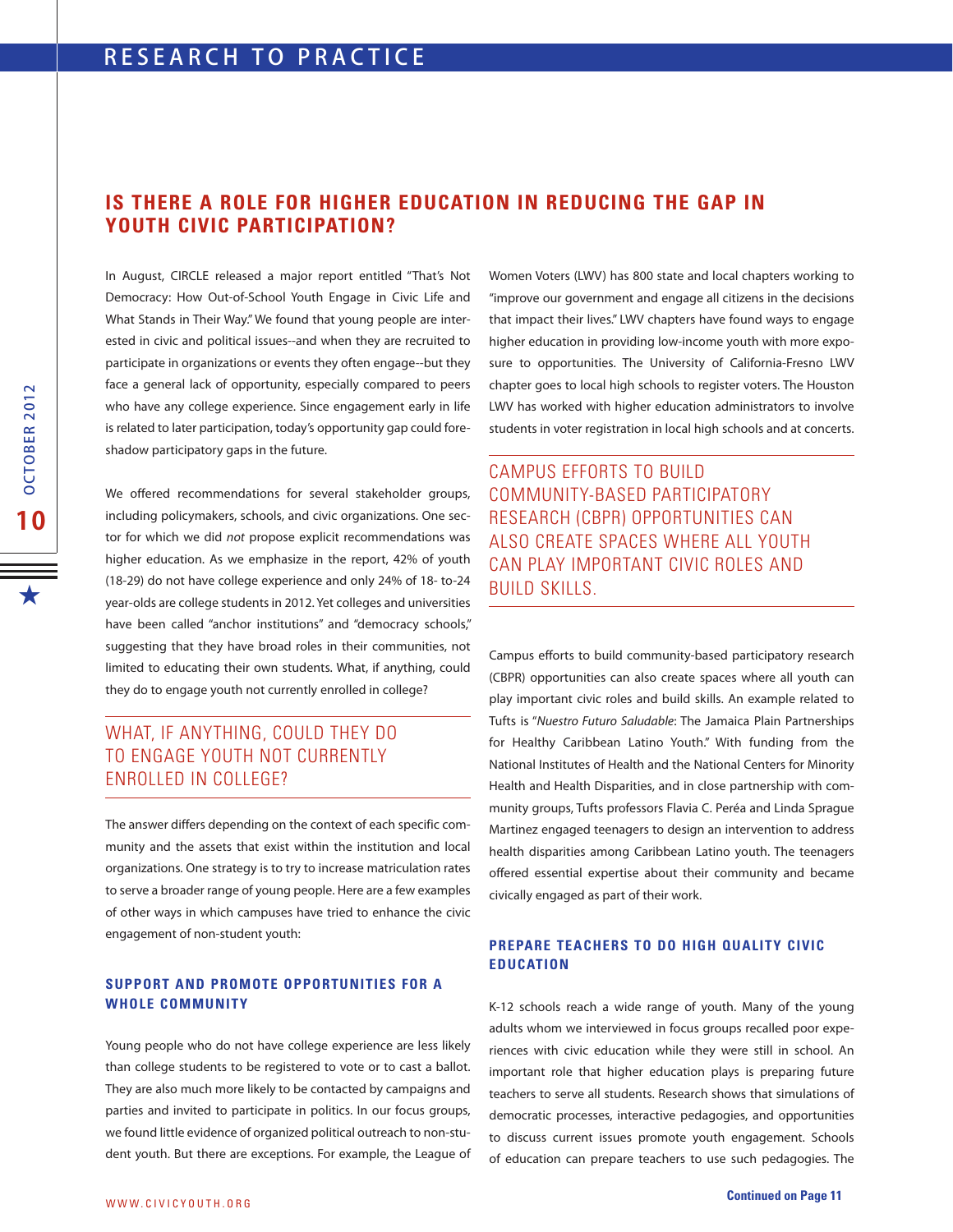#### **Continued from Page 10**

TeacherCorps, for example, is a partnership between the University of New Mexico Community Engagement Center and Department of Teacher Education. The program engages future teachers with "innovative teacher preparation with a focus on community-based service-learning and civic engagement."



As a result, an institution of higher education can serve as a convener in its community, not seeking to impart knowledge but to facilitate a discussion and bring people with diverse knowledge to the table.

#### **Institutional Reflection on Real Outcomes**

Lastly, colleges and universities should reflect on their impact on non-students. These institutions choose to admit some young people and not others. Do their students learn knowledge, values, and skills that will allow them to act democratically and equitably in their postgraduate work? Does treating college students as future leaders send a message that other youth are not leaders? These are questions that deserve explicit consideration in colleges that hope to support civic renewal.  $\star$ 

 $\star$ 

**11**

## **Higher Education as Convener**

The departments and programs of a given university usually support a wide variety of specialties, topics, and community partnerships. As a result, an institution of higher education can serve as a convener in its community, not seeking to impart knowledge but to facilitate a discussion and bring people with diverse knowledge to the table. The Bonner Center for Civic and Community Engagement at the College of New Jersey (TCNJ) is working on just this task with respect to youth in the Trenton area. According to Pat Donohue, Assistant Provost for Community Engaged Learning Programs and Partnerships at TCNJ, this is a "grassroots project that leads to recommendations about preventing juvenile crime [and] promoting positive youth development." Several stakeholders have been a part of the project, including youth from the local YouthBuild site and high schools, who contribute their own experiences and knowledge to help envision new ways to engage youth in Trenton. Professors also sit on each Working Group and complete literature reviews—thereby combining youth, community and campus expertise before finalizing recommendations.